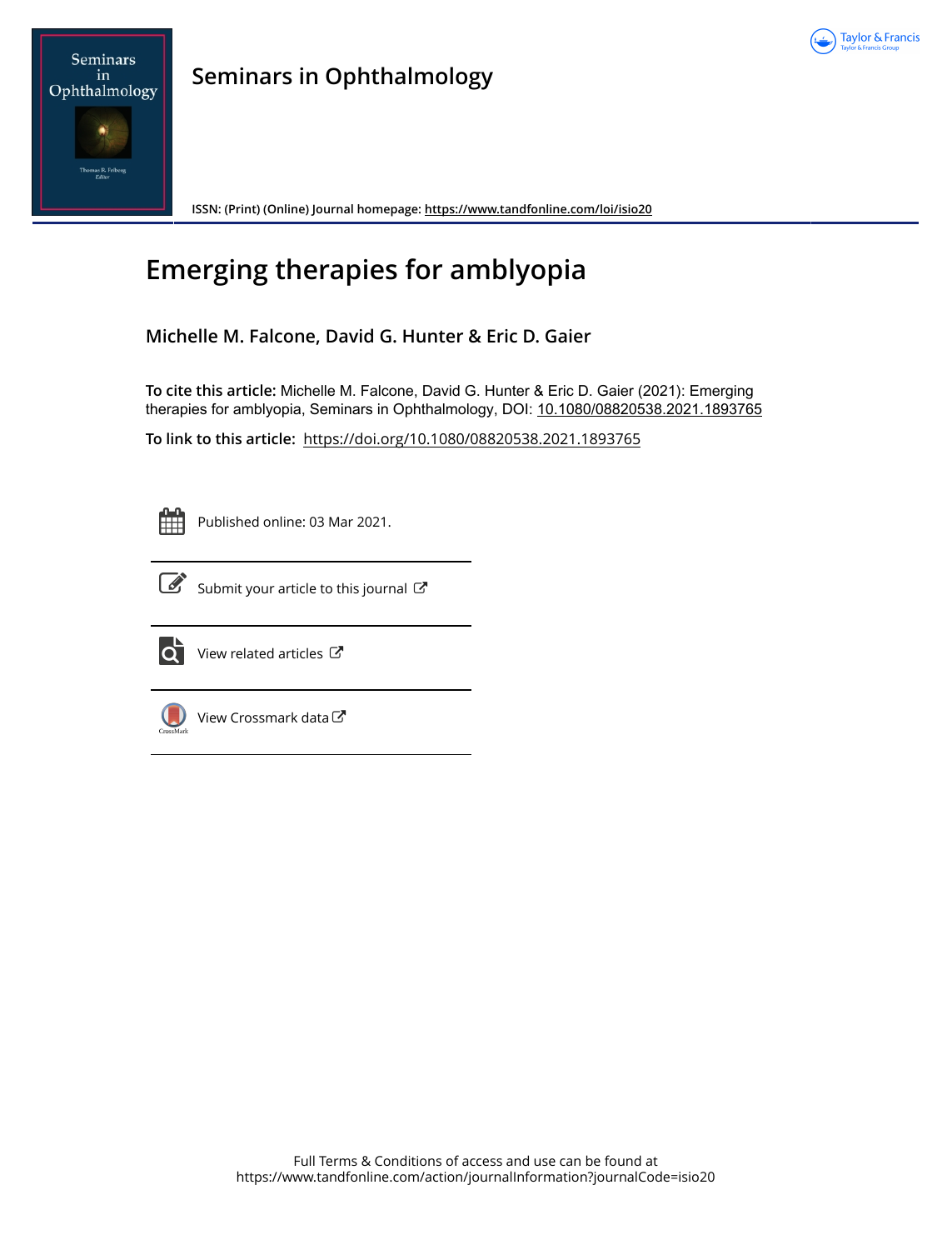#### REVIEW

# **Emerging therapies for amblyopia**

Michelle M. Falcone<sup>[a,b](#page-1-0)</sup>, David G. Hunte[ra,b,](#page-1-0) and Eric D. Gaie[ra,b](#page-1-0)[,c](#page-1-1)

<span id="page-1-1"></span><span id="page-1-0"></span><sup>a</sup>Department of Ophthalmology, Boston Children's Hospital, Boston, United States; <sup>b</sup>Department of Ophthalmology, Harvard Medical School, Boston, United States; <sup>c</sup>Picower Institute for Learning and Memory, Department of Brain and Cognitive Sciences, Massachusetts Institute of Technology, Cambridge, United States

#### **ABSTRACT**

Traditional therapies to treat amblyopia, such as optical correction or occlusion/penalization of the nonamblyopic eye, are efficacious but are not without limitations such as poor adherence and decreased success with increasing age. Recently, there has been an interest in new amblyopia therapies, some using binocular techniques, through a variety of platforms including video games, movies, and virtual reality. Overall, available efficacy results for these treatments are highly variable.

# **ARTICLE HISTORY**

Received 28 January 2021 Accepted 29 January 2021

Taylor & Francis Taylor & Francis Group

Check for updates

**KEYWORDS**  Amblyopia; Perceptual learning; Binocular therapy; Dichoptic therapy; Virtual reality

# **INTRODUCTION**

<span id="page-1-4"></span><span id="page-1-2"></span>Amblyopia is the leading cause of monocular vision impairment in children and adults. $<sup>1</sup>$  It is defined as a reduction of</sup> best-corrected visual acuity that results from abnormal processing of visual images early in life that cannot be attributed to structural abnormalities of the eye or visual pathway.<sup>[2](#page-6-1)</sup> It is most commonly unilateral, though it can be bilateral.<sup>3</sup> Though the prevalence of amblyopia in individuall a studies varies based on definition, the pooled prevalence was recently estimated to be around 1.[5](#page-6-4)%. $4.5$  Amblyopia is classified according to the underlying cause and can be strabismic, refractive, or deprivational.<sup>[2](#page-6-1)</sup>

<span id="page-1-5"></span>If recognized and treated early, vision loss secondary to amblyopia can be reversible. Traditional therapies for amblyopia include correction of refractive errors, patching, and atropine penalization. In children with deprivational amblyopia, surgery and refractive rehabilitation are also necessary.<sup>2</sup> While these traditional therapies have been well studied and are efficacious, their limitations include poor adherence and decreased treatment success with increasing age.<sup>6</sup> In this article, we will review traditional amblyopia therapies and discuss new therapies being used to treat amblyopia, particularly binocular treatments.

# <span id="page-1-6"></span>**TRADITIONAL AMBLYOPIA THERAPIES**

<span id="page-1-9"></span><span id="page-1-8"></span>Traditional amblyopia therapies include optical treatment and penalization of the sound eye.<sup>[7](#page-6-6),8</sup> Correcting refractive error alone can improve visual acuity in both refractive and strabismic amblyopia. $9-11$  The Pediatric Eye Disease Investigator Group (PEDIG) found that in previously untreated children 3 to <7 years old who were treated with optical correction alone, anisometropic amblyopia improved by 2 or more lines in 77% of patients and resolved in 27%, and strabismic amblyopia improved by 2 or more lines in 88% and resolved in  $40\%^{9,11}$  $40\%^{9,11}$  $40\%^{9,11}$  Overall, resolution of amblyopia with optical treatment alone occurs in 32% of patients, and the remaining patients require additional therapy with penalization of the sound eye either in conjunction with spectacle correction or sequentially with incomplete resolution after optical treatment.<sup>[2,](#page-6-1)[11](#page-6-9),[12](#page-6-10)</sup>

<span id="page-1-11"></span><span id="page-1-10"></span><span id="page-1-7"></span>Occlusion and penalization of the sound eye has been the gold standard treatment for unilateral amblyopia since  $1743$ .<sup>7</sup> In children <7 years old, patching 2 hours per day compared to 6 hours per day results in similar improvements in visual acuity in moderate amblyopia, and patching 6 hours per day compared to full-time patching leads to similar improvement in visual acuity in severe amblyopia. $13,14$  $13,14$  In children 13 to 17 years old with treatment-naïve amblyopia, patching may improve visual acuity.<sup>[15](#page-6-13)</sup> One of the barriers to successful patching is treatment adherence. Young children, children with developmental delays, or children with severe amblyopia may not tolerate patching. Children who use a cloth patch over spectacles may find a way to peek around it. Patching carries a stigma and consequential psychosocial impact that may dissuade older children from adhering to their prescribed treatment.

<span id="page-1-14"></span><span id="page-1-13"></span><span id="page-1-12"></span><span id="page-1-3"></span>Optical penalization of the non-amblyopic eye with atropine drops via its cycloplegic effect has been used as an alternative to patching.<sup>[2](#page-6-1)</sup> In a PEDIG study of children <7 years with strabismic or anisometropic amblyopia randomized to receive either patching or atropine, visual acuity improved substantially in both groups and at 6 months, there was no difference in visual acuity outcomes between treatment groups; however, the patching group improved more rapidly.<sup>16</sup> Though atropine penalization may be particularly useful in cases where there is poor adherence to patching, it carries a risk of ocular side effects such as light sensitivity.<sup>[16](#page-6-14)</sup> It also carries a higher risk of reverse amblyopia, particularly in highly hyperopic children under 4 years old with dense strabismic amblyopia, $17$  and a risk of systemic side effects.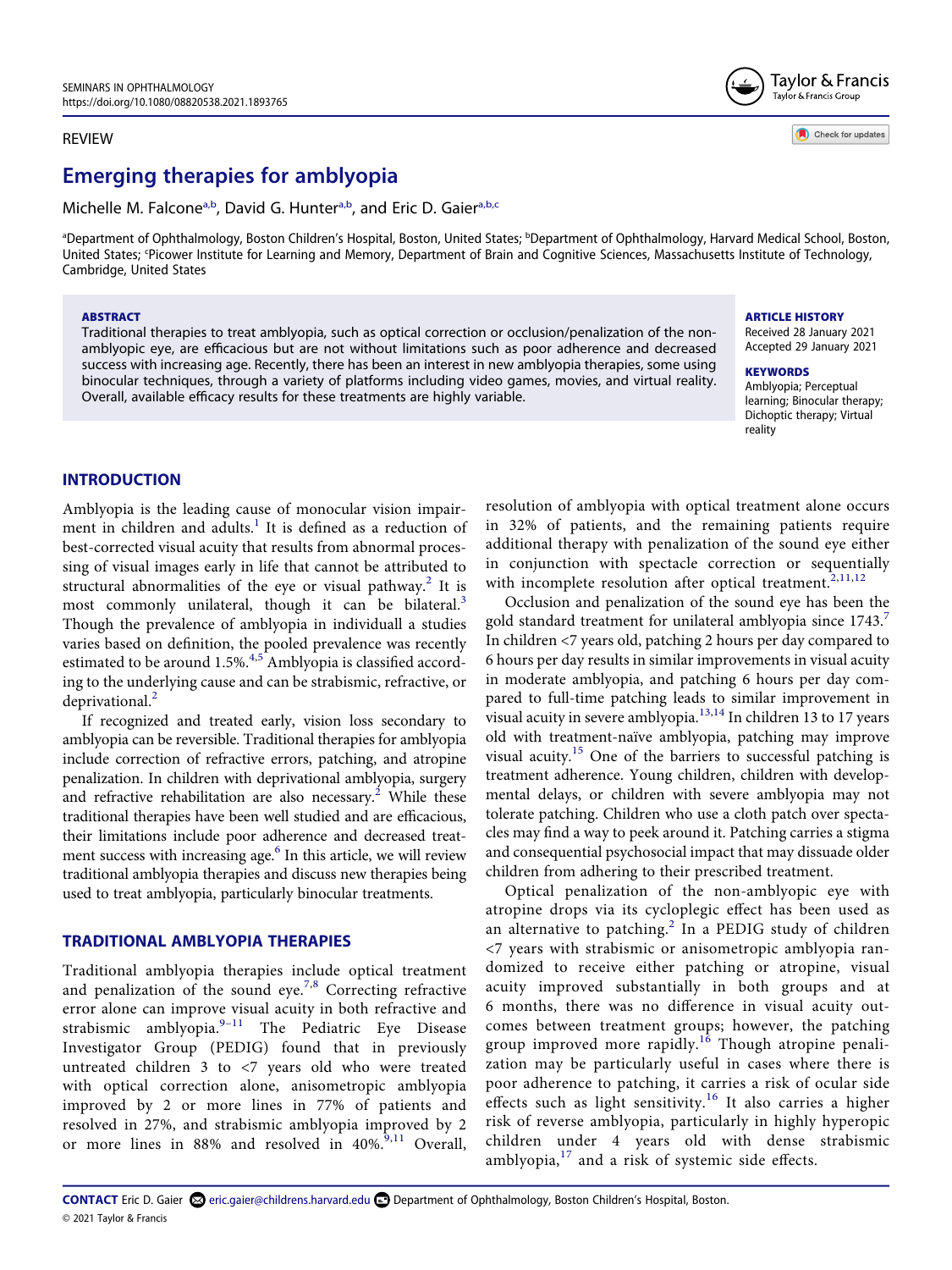# **EMERGING AMBLYOPIA THERAPIES**

In recent years, there has been an interest in new amblyopia treatments, particularly for children who fail or are nonadherent to traditional therapies.<sup>18</sup> There has also been a push to develop therapies effective in older children or adults with amblyopia, particularly given growing evidence that suggests plasticity in the visual system beyond the period of critical visual development.<sup>[7](#page-6-6)</sup> Many of these new therapeutic techniques are based on the idea that binocular approaches may be superior to monocular methods for treating amblyopia through targeting of interocular suppression and promoting binocularity and stereopsis.<sup>18–20</sup> We will discuss emerging amblyopia therapies including perceptual learning, video game play, and dichoptic training and review studies that have tested these approaches.

#### **PERCEPTUAL LEARNING**

Perceptual learning (PL) is based on the principle that perfor-mance of sensory tasks can be improved with practice.<sup>[7](#page-6-6)</sup> As it applies to the visual system, PL involves practicing challenging visual tasks to promote long-lasting visual improvements $^{21}$  $^{21}$  $^{21}$ through the strengthening of neural pathways engaged by the same tasks. PL training can be monocular or binocular and requires a rigorous, supervised visual experience with feedback.<sup>[7](#page-6-6)</sup> During PL, the patient is asked to make fine discriminations with the amblyopic eye under difficult conditions.[7](#page-6-6) There is a wide variety of visual tasks that the patient may be asked to perform, such as Vernier acuity, contrast detection, letter identification, position discrimination, spatial frequency discrimination, or motion coherence.<sup>[21](#page-6-17)</sup> Levi *et al*. performed a systematic review of 14 studies where perceptual learning was used as a treatment for amblyopia. $^{22}$  The patients included in these studies ranged from 7 to 60 years, and age did not account for the variance in success among studies.<sup>22</sup> Based on the results of these small case series, the authors concluded that PL appears to be effective for improving task performance and visual acuity in amblyopia. Thus, PL may represent an opportunity to treat adults with amblyopia, who traditionally are thought to be treatment-resistant. Despite this success, PL has not yet gained widespread support likely due to the small number of participants in these studies, the strict supervision requirement, and the lack of long-term follow-up[.18](#page-6-16) Larger randomized, control trials are needed to determine which tasks, under what conditions, and for what durations PL is most effective. Additionally, many PL tasks are non-engaging and can become monotonous, which raises concerns for difficulty with adherence.

# <span id="page-2-4"></span><span id="page-2-0"></span>**VIDEO GAME PLAY**

Video game play, particularly with commercial video games, might serve as a more entertaining alternative to traditional PL activities for use as a visual training tool. $^{21}$  Action video games may have an added advantage over PL since they present a variety of visual demands and experiences.<sup>7</sup> Playing action video games has also been associated with release of dopamine <span id="page-2-3"></span>which may promote neuroplasticity and could therefore pro-mote recovery.<sup>[21](#page-6-17)</sup>

*Li et al*. studied the effect of video game play in 20 adults (ages 15 to 61 years) with amblyopia.<sup>23</sup> The patients were divided into three groups – action video game (n = 10, *Medal of Honor: Pacific Assault* first-person shooter game), nonaction video game (n = 3, *SimCity Societies* game), and crossover controls who received patching therapy initially (20 hours of total patching) followed by video game therapy  $(n = 7)$ . Video games were played with the non-amblyopic eye patched for 40–80 hours (2 hours per day). For both video game groups, there was improvement in visual acuity in the amblyopic eye (average 1.6 lines on a logMAR letter chart for the action game group and 1.5 letter-lines for the non-action game group). Those who were in the crossover control group showed no significant improvement in visual acuity after patching alone, and in those who went on to play both action and non-action video games for another 40 hours  $(n = 5)$ , all had significant improvement in visual acuity of the amblyopic eye (average 1.7 letter-lines). Despite the monocular nature of the treatment, stereopsis improved in all 5 patients with anisometropic amblyopia who were tested, with a mean improvement of  $53.6\% \pm 8.4\%$ <sup>23</sup>

<span id="page-2-5"></span>Monocular video game play has also been studied as an adjunct to occlusion therapy in patients with anisometropic amblyopia. *Singh et al*. randomized 68 children ages 6 to 14 years with anisometropic amblyopia to receive either 6 hours of occlusion therapy per day alone (n = 34) or 6 hours of occlusion therapy per day with 1 hour per day of video game play (n = 34).<sup>24</sup> There was significantly greater improvement in visual acuity in the amblyopic eye in the video game group compared to the patching-only control group at both 1 month (mean improvement 1 line vs. 0.5 lines) and 3 months (mean improvement 2.1 lines vs. 1.7 lines from baseline). $24$  The results suggest that monocular video game play may be useful in conjunction with patching, though the relative additional improvement is quite small (less than one additional line after 3 months of treatment).

#### <span id="page-2-6"></span>**BINOCULAR THERAPY USING DICHOPTIC STIMULI**

<span id="page-2-2"></span><span id="page-2-1"></span>Dichoptic amblyopia treatments employ use of both eyes together in order to target reduction of interocular suppression.<sup>[19](#page-6-21)</sup> There are three different techniques that utilize dichoptic presentation, where eye-selective modified visual stimuli are presented to achieve this goal. $20$  In anti-suppression therapy, the fellow, non-amblyopic eye is exposed to images with significantly reduced contrast compared to that of the amblyopic eye. Balanced binocular viewing employs blurring of images seen by the nonamblyopic eye. Interactive binocular treatment presents different parts of a visual scene to each eye as the patient watches a video or plays a game that requires binocular summation.<sup>20</sup> Each of these techniques can be used alone or in combination. Binocular amblyopia therapy has been applied through different platforms which we will discuss here ([Table 1](#page-3-0)).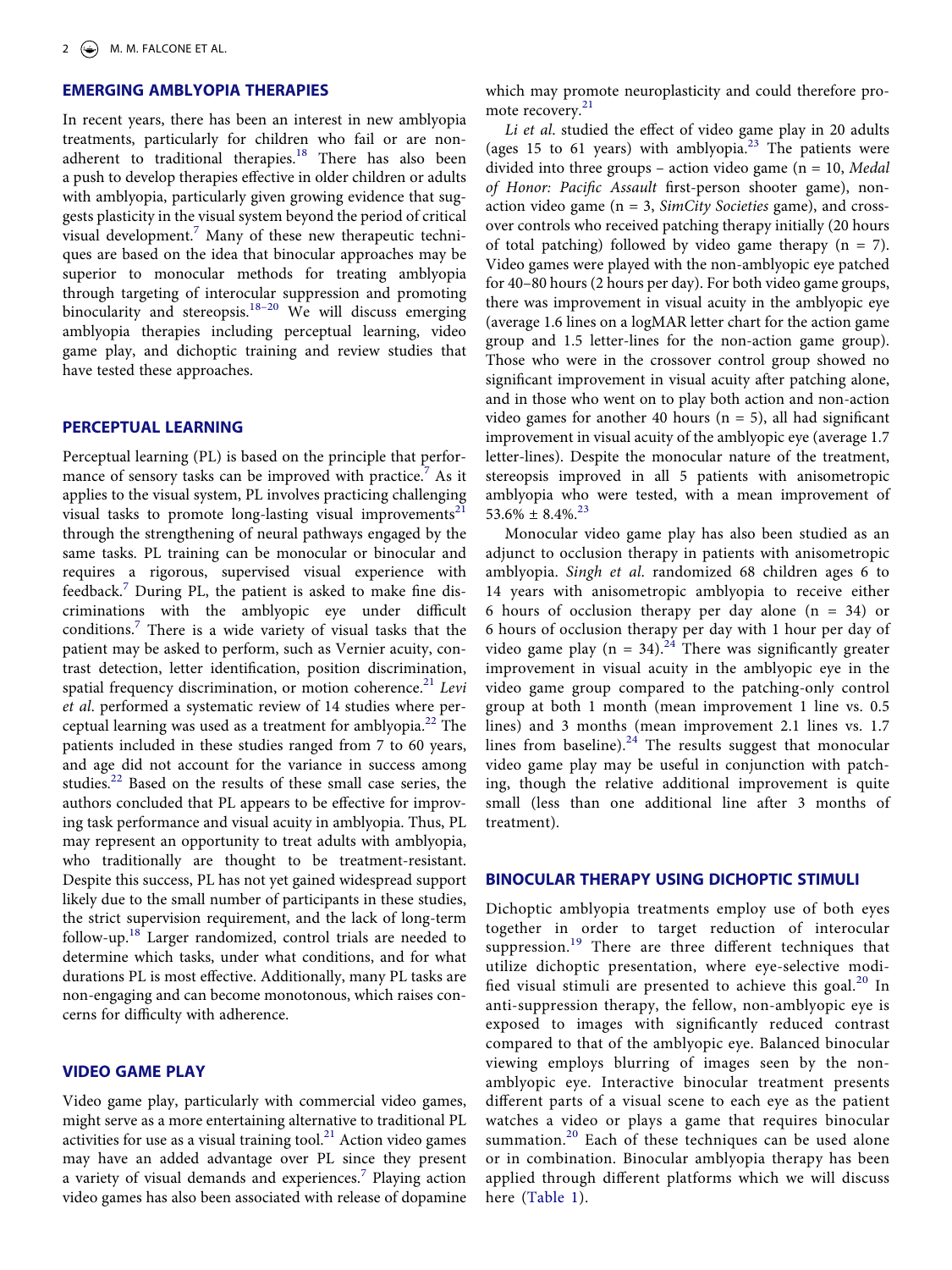<span id="page-3-7"></span><span id="page-3-6"></span><span id="page-3-5"></span><span id="page-3-4"></span><span id="page-3-3"></span><span id="page-3-2"></span><span id="page-3-1"></span>Category Platform Relevant Studies **Description of activity** Dichoptic technique Video game Falling blocks iPad game *Holmes et al*. [25](#page-6-23) *Manh et al*. [26](#page-6-24) *Gao et al*. [27](#page-6-25) Game where points are scored by moving falling blocks to form complete lines of blocks Red-green anaglyphic glasses; high-contrast elements seen by the amblyopic eye and reduced-contrast by the fellow eye Dig rush iPad game *Kelly et al*. [28](#page-7-0) *Holmes et al*. [29](#page-7-1) *Holmes et al*. [30](#page-7-2) Action adventure game with miners digging for gold Video viewing Dichoptic movie *Birch et al*. [19](#page-6-21) *Sauvan et al*. [31](#page-7-3) Movies shown on a passive 3D display Glasses with polarized lenses; a patterned image mask made of irregularly shaped blobs is applied to the images seen by the amblyopic eye (high contrast) and the inverse mask is applied to the images seen by the fellow eye (reduced contrast) Dichoptic movie with interactive tasks *Bossi et al*. Movies shown on a 3D-capable computer monitor and interrupted by interactive tasks to measure suppression Shutter glasses mounted in a customized ski mask; blurred image presented to the non-amblyopic eye BinoVision home system *Mezad-Koursh*  Video or movie shown on custom, head*et al*. [33](#page-7-5) mounted goggles; customizable content Contrast and brightness levels reduced for the non-amblyopic eye; superimposed moving objects and momentary repetitive bright video frame stimuli shown only to the amblyopic eye Luminopia One *Xiao et al*. Video shown via a smartphone on a headmounted display; streaming of wide variety of licensed content Contrast levels reduced for the non-amblyopic eye; dichoptic masks superimposed so that parts of the video are only visible to the amblyopic eye Virtual reality (VR) Interactive Binocular Treatment (I-BiT) system $35$ *Waddingham et al*. [36](#page-7-8) *Cleary et al*. [37](#page-7-9) *Rajavi et al*. [38](#page-7-10) *Herbison et al*. [39](#page-7-11) Interactive games and movies on a 3D VR based computer system Red-green filter or shutter glasses; enriched image presented to the amblyopic eye; for games, key elements only visible to the amblyopic eye Diplopia game in Oculus Rift OC DK2 *Žiak et al*. Games played in a 3D setting in a VR head mounted display connected to a computer Dichoptic setting in which the central part of the picture is shown differently to each eye; images from both eyes needed to successfully play the games

#### <span id="page-3-0"></span>**Table 1.** Binocular amblyopia therapy using dichoptic stimuli.

# <span id="page-3-16"></span><span id="page-3-15"></span><span id="page-3-14"></span><span id="page-3-13"></span><span id="page-3-12"></span><span id="page-3-11"></span><span id="page-3-10"></span><span id="page-3-9"></span><span id="page-3-8"></span>**DICHOPTIC VIDEO GAMES**

A number of recent studies have focused on dichoptic video game therapy in amblyopia, including several randomized, controlled trials. These studies combine dichoptic approaches by presenting essential game elements to each eye separately with high contrast to the amblyopic eye and low to the fellow eye. Thus, binocular viewing is required to complement the tasks in these games. Given the novelty of dichoptic therapy, initial trials have primarily targeted older children and/or patients with residual amblyopia after prior treatment, possibly limiting their potential to demonstrate efficacy.

PEDIG has published the results of 4 randomized, controlled trials across two protocols (Amblyopia Treatment Studies [ATS] 18 and 20) designed to assess the efficacy of binocular video game therapy in amblyopia. The first study (ATS18) compared a binocular iPad game to part-time patching in 385 children ages 5 to 12 years with amblyopia from anisometropia, strabismus, or both (77% having received prior treatment).<sup>25</sup> Participants were randomized to receive either 16 weeks of the binocular falling blocks iPad game for 1 hour per day or patching of the non-amblyopic eye for 2 hours per day. At 16 weeks, visual acuity in the amblyopic eye improved from baseline by a mean of 1.1 lines in the binocular game group compared to 1.4 lines in the patching group. The lack of treatment effect was at least partially attributed to low adherence (only 22% of children in the game group played the game for ≥75% of the prescribed time), with many participants reporting loss of interest in the game. No treatment dose– response relationships for visual acuity or stereoacuity were appreciated.<sup>25</sup>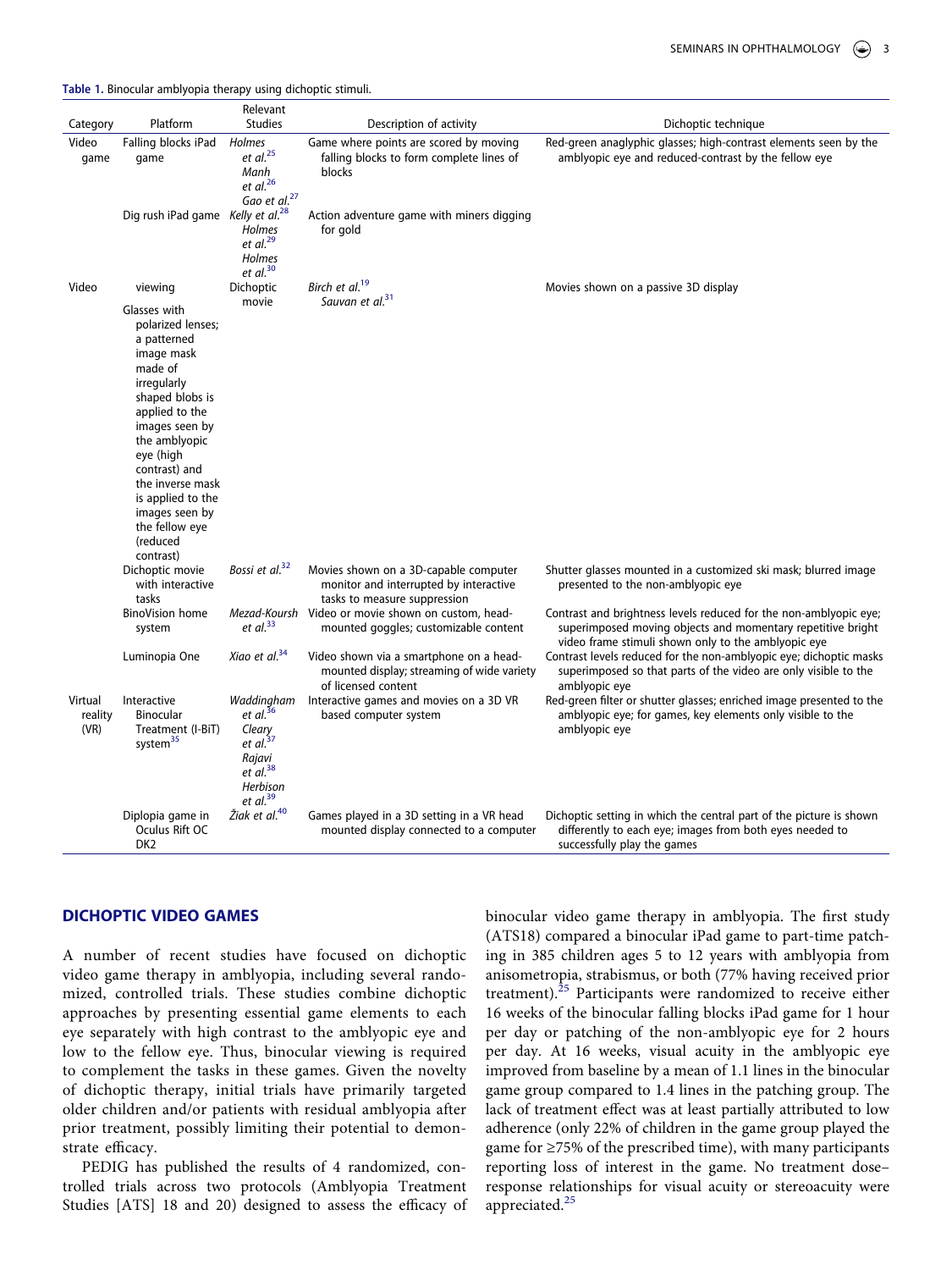An older cohort of 100 patients ages 13 to <17 years with anisometropic, strabismic, or mixed amblyopia was treated using the same PEDIG ATS18 protocol.<sup>[26](#page-6-24)</sup> Amblyopic eye visual acuity improved by 3.5 letters in the binocular game group vs. 6.5 letters in the patching group. Adherence with the binocular video game was also poor with the older cohort; only 13% of participants completed >75% of the treatment. This arm of ATS18 was stopped early due to an interim analysis showing results favoring the patching group and poor adherence to binocular therapy. Again, no treatment dose–response rela-tionships for visual acuity or stereoacuity were appreciated.<sup>[26](#page-6-24)</sup>

To address the problems with low adherence, a more engaging binocular iPad (Apple, Inc.) video game, "*Dig Rush*," was tested in ATS20. Dig Rush was previously evaluated in a smaller cohort by *Kelly et al*. [28](#page-7-0) This pilot study compared the effectiveness of Dig Rush with patching in 28 patients ages 4 to 10 in a cross-over study. At the 2-week visit, a 1.5-line improvement in the amblyopic eye visual acuity in the binocular game group surpassed the 0.7-line improvement in the patching group. Participants in the patching group who crossed over to the binocular game group caught up to the binocular game group at the 4-week visit with mean improvement of 1.7 lines for the binocular game group and 1.2 lines for the patching crossover group. Neither group showed improvement in stereoacuity. Near perfect adherence was noted during the first 2 weeks of therapy (100% for game play and 99% for patching).<sup>[28](#page-7-0)</sup> The promising results from this approach were carried forward into ATS20, in which Dig Rush was compared with optical therapy alone in 138 children ages 7 to 12 years, 96% of whom had prior treatment.<sup>29</sup> Enrollees were required to have at least 16 weeks of optimal optical treatment or show no improvement in amblyopic eye visual acuity after 8 weeks of optical treatment prior to participating. Participants were randomized to receive either 8 weeks of treatment with binocular Dig Rush play for 1 hour per day for 5 days per week with spectacle wear or spectacle wear alone. Again, there was no difference in mean improvement in visual acuity between the groups (2.3 letters for the binocular group vs 2.4 letters for the spectacle group). Adherence, as measured by the device, was better than in ATS18 but still low, with only 56% of those in the video game group completing >75% of the treatment at the 8-week visit.<sup>2</sup>

Recently, data from the younger cohort from the ATS20 protocol were presented at the American Academy of Ophthalmology annual meeting.<sup>[30](#page-7-2)</sup> Children ages 4 to 6 years with anisometropic, strabismic, or combined amblyopia were included. After 169 children underwent 4 weeks of therapy, mean visual acuity improvement was greater in the binocular treatment group compared to the spectacle group (1.1 vs 0.6 lines). However, for the 164 children who completed 8 weeks of therapy, this difference did not remain statistically significant.<sup>[30](#page-7-2)</sup> Thus, none of the 4 PEDIG studies have shown an advantage of binocular video game therapy over conven-tional therapy.<sup>[25](#page-6-23)[,26](#page-6-24),[29](#page-7-1),[30](#page-7-2)</sup> Though the high rate of nonadherence may have affected the results of these studies, it is important to note that ATS18 (younger and older cohort) and the ATS20 older cohort showed no dose–response relationship. The dose–response data for the ATS20 younger cohort are not yet available.

The binocular treatment of amblyopia using video games (BRAVO) study group conducted a trial involving 115 participants ages 7 to 55 years with monocular anisometropic, strabismic, or combined type amblyopia. $27$  Participants were randomized to undergo treatment with a falling blocks dichoptic video game or with a placebo video game where identical images were presented to both eyes for 1 hour per day for 6 weeks. Mean visual acuity improvement in the amblyopic eye in the treatment group was 3 letters and similarly modest at 3.5 letters in the placebo group. A secondary analysis separating pediatric and adult patients also showed no significant difference in visual acuity improvement between the groups. Any potential treatment effect may have been masked by the high percentage of enrolled patients included who had previously failed traditional amblyopia therapy. $27$ 

#### **PASSIVE BINOCULAR VIDEO VIEWING**

Several studies have asked whether passive dichoptic movie viewing might have the same effect as active video game play. These studies have primarily consisted of pilot and small openlabel and/or single-arm studies. *Birch et al*. evaluated 27 children with anisometropic, strabismic, or combined amblyopia ages 4 to 10 years who wore polarized glasses to watch 6 contrast-rebalanced movies on a 3D display.<sup>19</sup> They found improvement of 1.5 lines with treatment over a 2 week period. Younger children (3–6 years) had significantly greater improvement than older children (7–10 years), and children with worse amblyopic eye visual acuity at baseline had greater improvement.<sup>19</sup> In another study, the effect of binocular movie viewing was evaluated in 22 treatment-naïve (except for spectacle correction) children ages 3 to 11 years with anisometropic, strabismic, or combined mechanism amblyopia.<sup>32</sup> Subjects were instructed to view movies for 1 hour per day while wearing 3D shutter glasses to control the image presented to each eye for 8 to 24 weeks. The movie was interrupted every minute by an interactive game used to measure suppression. Participants exhibited significant improvement in visual acuity in the amblyopic eye (mean gain of  $2.7 \pm 2.2$  lines). In contrast to other studies with binocular therapy, there was no change in suppression after treatment. $32$ 

There has been one study to evaluate the efficacy of the BinoVision home system, which utilizes binocular dichoptic video content by incorporating elements of different contrast and luminance levels, amblyopic eye tracking training, and amblyopic eye flicker stimuli in a head-mounted device.<sup>33</sup> All children had either failed or did not comply with traditional amblyopia treatment. Of the 27 children (ages 4–8 years) included in the study, 19 received dichoptic treatment and 8 received sham treatment with an altered BinoVision device for the first 4 weeks. After 4 weeks, mean visual acuity improved significantly in the treatment group (2.0 lines) compared to no change in the sham group. After 8 weeks, mean improvement in visual acuity was 2.6 lines in the treatment group compared to baseline. Adherence was high at 88% on average, which the authors attributed to the home video system and customizable video content.<sup>[33](#page-7-5)</sup>

*Xiao et al*. conducted a pilot study of 10 children ages 4 to 7 years using the Luminopia One therapeutic that utilizes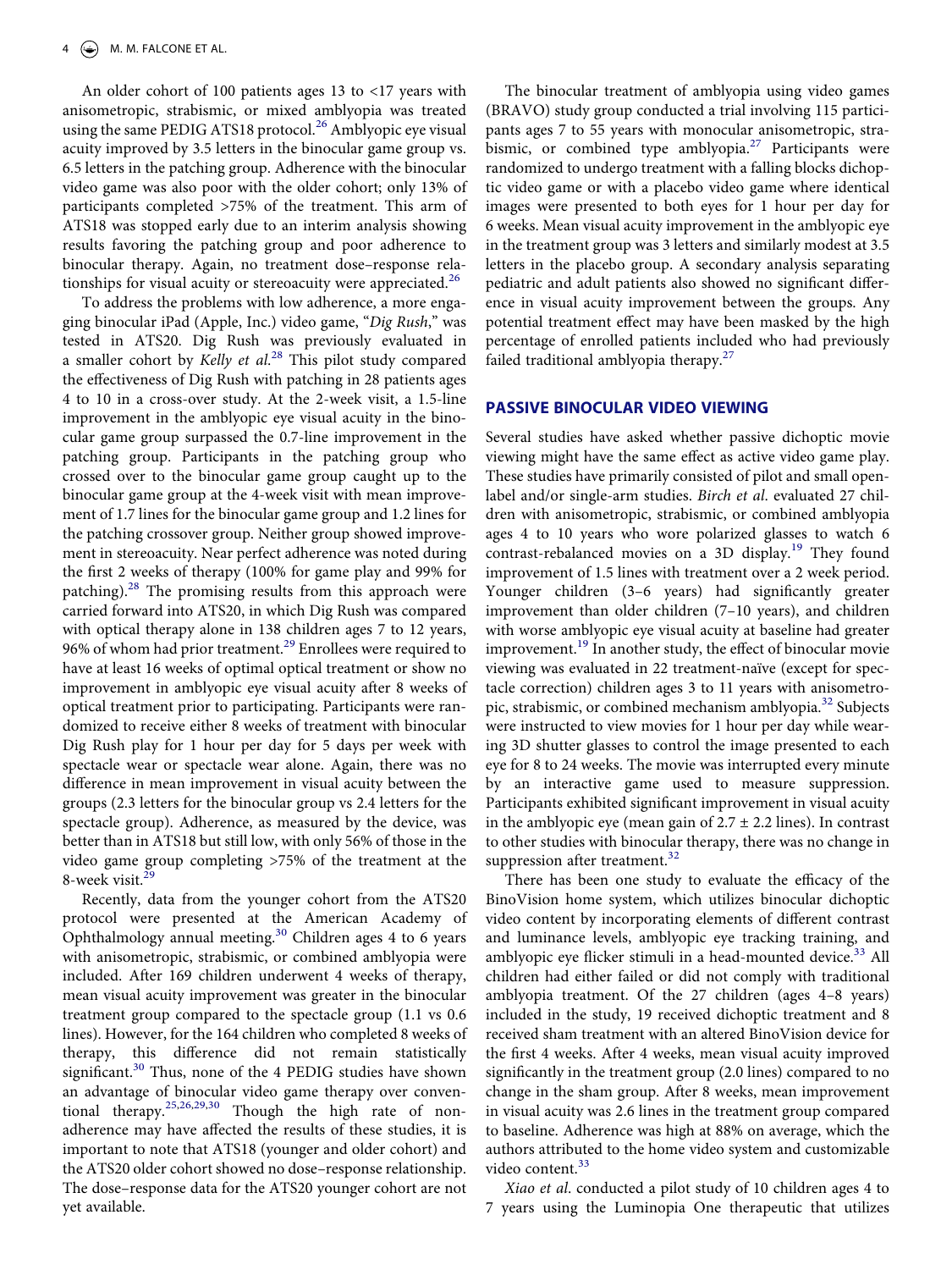dichoptic video viewing via a head-mounted device. $34$ Treatment consisted of viewing video content 1 hour per day. Nine of the 10 children had previously been treated for amblyopia with either patching or atropine. The authors claim that allowing children to choose from a wide selection of licensed view content that directly streamed to the headmounted device facilitated high adherence rates (mean 78%) and improvement in amblyopic eye visual acuity of 2.9 lines over 12 weeks of therapy.<sup>34</sup>

Dichoptic video therapy has also been studied as a treatment for children beyond the period of critical visual development and adults with amblyopia. *Sauvan et al*. conducted a study with 17 patients with stable, residual anisometropic or strabis-mic amblyopia ages 9 to 67 years (mean 34 years).<sup>[31](#page-7-3)</sup> Ten participants underwent 6 sessions of 1.5 hours of dichoptic movie viewing and 7 underwent the same regimen but had 2 hours of patching over the amblyopic eye prior to each session. The protocol was structured in this manner due to a shift in dominance that is known to occur after about 1 hour of occlusion in adults. Both groups showed improvement in amblyopic eye visual acuity after completing treatment (0.8 lines in the non-patched group and 1.9 lines for the patched group) with no significant difference between the two groups immediately after treatment. However, at 1 month post treatment, the patched group retained a statistically significant improvement in visual acuity compared to baseline whereas the non-patched group did not. This study suggests that dichoptic movie viewing aided by short-term monocular occlusion of the amblyopic eye may be helpful as a treatment for amblyopia in older children and adults; however, further study is needed given the small sample size, wide age range of participants, and short follow-up period.<sup>[31](#page-7-3)</sup>

# **VIRTUAL REALITY**

<span id="page-5-1"></span>Virtual reality (VR) has become a new tool for neurorehabil-itation of many different pathologies.<sup>41[42](#page-7-14)</sup> Unlike 2-dimensional binocular therapy, VR presents content in a 3D environment in which the user is immersed. This therapeutic approach allows researchers to leverage the sensory-motor adaptive capabilities of the nervous system to manipulate sensory feedback thereby providing patient-specific graduated rehabilitation.<sup>[41](#page-7-13)</sup> The interactive binocular treatment (I-BiT) group was one of the first to apply this method in amblyopia treatment through their development of a VR-based binocular system with interactive games and 3D videos with red-green filter or shutter glasses.<sup>35[,41](#page-7-13)</sup>

<span id="page-5-0"></span>In a case series of 6 children with anisometropic or strabismic amblyopia ages 3 to 7 years who had previously failed traditional amblyopia treatment (3 treatment failures and 3 non-compliant), *Waddingham et al*. showed that 5 children improved visual acuity in their amblyopic eye with an average increase of 10 letters (2 lines) after a mean of 4.4 hours with the I-BiT system.<sup>[36](#page-7-8)</sup> Another pilot study using the I-BiT system included 12 children with strabismic or mixed anisometropicstrabismic amblyopia who had not complied with or failed occlusion therapy. There was sustained improvement in highcontrast visual acuity in 58% of children, and in low-contrast visual acuity in 67% including 2 patients in which amblyopia

had resolved.[37](#page-7-9) *Rajavi et al*. conducted a randomized clinical trial to compare I-BiT games to patching with placebo games in [38](#page-7-10) children with unilateral amblyopia ages  $3$  to 10 years.<sup>38</sup> Visual acuity improved significantly in both groups after 1 month of treatment (mean improvement  $0.8 \pm 0.9$  lines in the I-BiT group and  $0.9 \pm 0.9$  lines in the patching with placebo game group), but there was no difference in the amount of improvement between the two groups.<sup>[38](#page-7-10)</sup>

In a larger study, 75 amblyopic children ages 4 to 8 years were randomized to 3 treatment groups: I-BiT game, I-BiT DVD, and non-I-BiT game (control where both eyes received identical stimulation).<sup>[39](#page-7-11)</sup> All three groups showed a modest yet statistically significant improvement in visual acuity at 6 weeks (mean improvement  $0.6 \pm 0.2$  lines for I-BIT game,  $1.0 \pm 0.2$  for I-BIT DVD, and  $0.3 \pm 0.2$  for control game). There was no significant difference in visual acuity improvement between those receiving I-BiT games and those receiving non-I-BIT control games at 6 weeks, and the authors did not statistically compare the two treated groups with the control group. Stereopsis did not improve in any of the groups. Most patients had prior treatment (67/75) and/or manifest strabismus (70/ 75), and treatment in the study was limited to 30 minutes per week, which may have limited potential gains.<sup>[39](#page-7-11)</sup>

A pilot study evaluated dichoptic visual training using the beta version of the computer game, "*Diplopia Game*" (Vivid Vision, San Francisco, USA), provided via a VR head-mounted display (Oculus Rift OC DK2, Irvine, CA, USA).<sup>40</sup> Two games were available, and both used dichoptic therapy where the central part of the picture varied in color between the two eyes. Seventeen adults with anisometropic amblyopia (average age 31.2 years, range 17–69 years) participated. After eight 40 minute sessions, there were significant improvements in mean amblyopic eye visual acuity (mean improvement 1.5 lines) and stereopsis (mean 263.3  $\pm$  135.1 arcseconds baseline to 176.7  $\pm$ 152.4 after training).<sup>40</sup>

While some of these studies offer promising preliminary results, there is no consistent evidence yet that amblyopia treatment with dichoptic VR is superior to conventional therapies or non-VR-based dichoptic therapy. There are many variables that differ between these small pilot studies that may have affected the results including 1) age, 2) type and amount of time spent participating in the VR amblyopia therapy, and 3) number of patients who failed previous treatment. Larger randomized controlled trials are needed to ascertain the role of VR systems in managing amblyopia.

#### **CONCLUSION**

Much of the current research in amblyopia therapy is focused on the utility of binocular treatment in both children and adults. The results of the studies summarized herein are highly variable due to the diversity of interventions and study designs. The American Academy of Ophthalmology Ophthalmic Technology Assessment Committee concluded that, based on the more rigorously designed studies, there is currently no consistent evidence to support the use of binocular therapy over standard treatments.<sup>42</sup> This is largely supported by 4 large PEDIG randomized controlled trials (protocols ATS18 and ATS20), which showed no superiority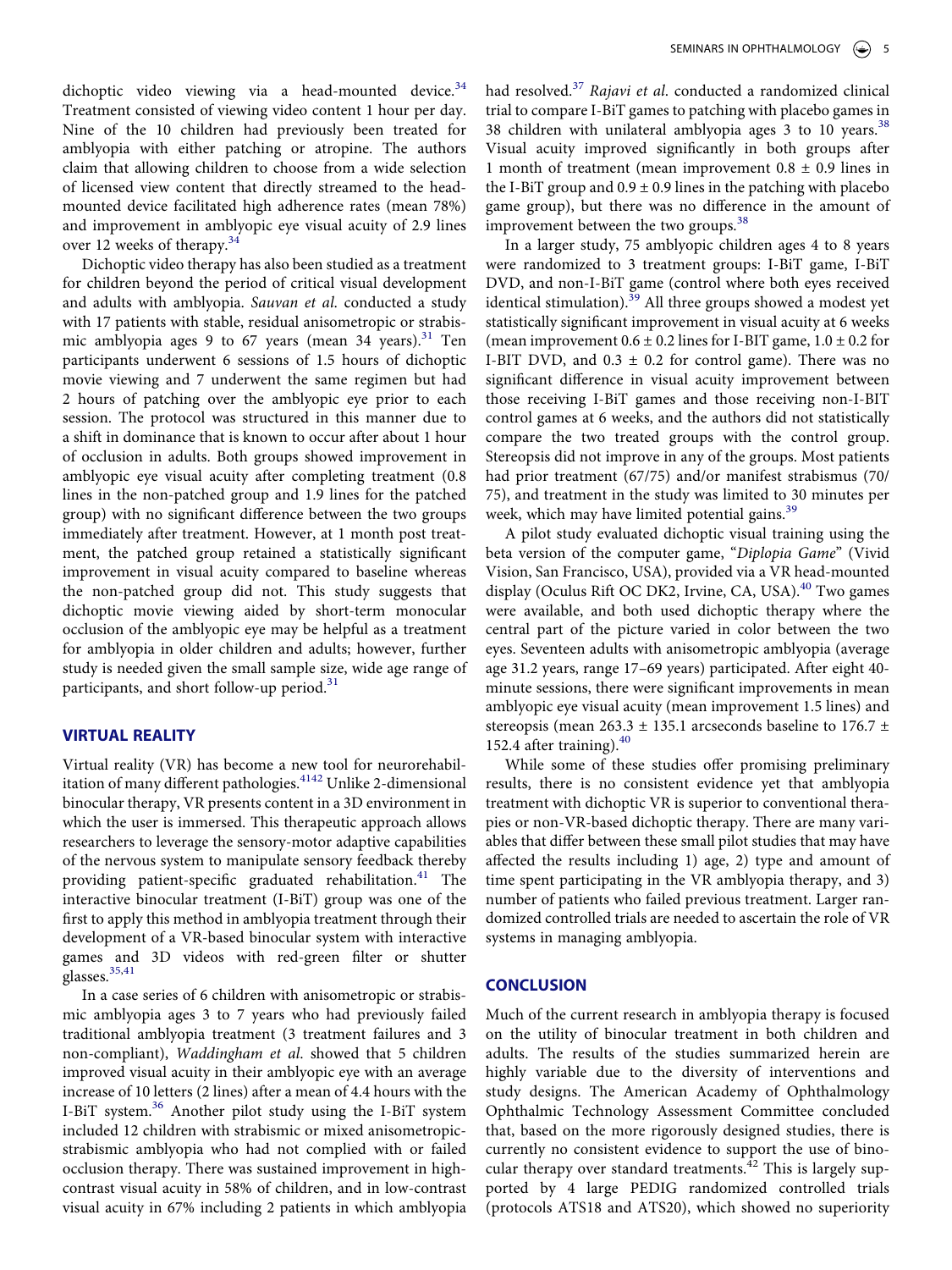of binocular therapy over conventional therapy.[25,](#page-6-23)[26,](#page-6-24)[29,](#page-7-1)[30](#page-7-2) Alternative approaches, including PL and VR treatments, show promise in pilot trials, though this was also the case for the treatments that eventually were shown by PEDIG to be ineffective. Adherence continues to be a challenge in amblyopia therapy, even with these emerging therapies that would intuitively seem to circumvent the challenges of patching. Small pilot trials suggest that provision of choice and allowance for passive viewing of content may enhance engagement and promote adherence. Continued research with large randomized, controlled trials of these new technologies are needed to further assess their efficacy and potential superiority over traditional approaches.

### **Funding**

This work was supported by the NIH [K08 EY030164] and the Children's Hospital Ophthalmology Foundation, Boston, MA.

#### **REFERENCES**

- <span id="page-6-0"></span>1. Robaei D, Rose KA, Ojaimi E, Kifley A, Martin FJ, Mitchell P. Causes and associations of amblyopia in a population-based sample of 6-year-old Australian children. *Arch Ophthalmol*. [2006](#page-1-2)  Jun;124(6):878–884. doi:[10.1001/archopht.124.6.878](https://doi.org/10.1001/archopht.124.6.878).
- <span id="page-6-1"></span>2. Wallace DK, Repka MX, Lee KA, et al. American academy of pediatric ophthalmology/strabismus preferred practice pattern pediatric ophthalmology panel. Amblyopia preferred practice pattern®. *Ophthalmology*. [2018](#page-1-3) Jan;125(1):105–142. doi:[10.1016/j.](https://doi.org/10.1016/j.ophtha.2017.10.008) [ophtha.2017.10.008](https://doi.org/10.1016/j.ophtha.2017.10.008).
- <span id="page-6-2"></span>3. Papageorgiou E, Asproudis I, Maconachie G, Tsironi EE, Gottlob I. The treatment of amblyopia: current practice and emerging trends. *Graefes Arch Clin Exp Ophthalmol*. [2019](#page-1-4) Jun;257(6):1061–1078. doi:[10.1007/s00417-019-04254-w.](https://doi.org/10.1007/s00417-019-04254-w)
- <span id="page-6-3"></span>4. Fu Z, Hong H, Su Z, Lou B, Pan CW, Liu H. Global prevalence of amblyopia and disease burden projections through 2040: a systematic review and meta-analysis. *Br J Ophthalmol*. [2020](#page-1-5)  Aug 8;104(8):1164–1170. doi:[10.1136/bjophthalmol-2019-314759](https://doi.org/10.1136/bjophthalmol-2019-314759).
- <span id="page-6-4"></span>5. Hashemi H, Pakzad R, MSc YA, et al. Global and regional estimates of prevalence of amblyopia: a systematic review and meta-analysis. *Strabismus*. [2018](#page-1-5) Dec;26(4):168–183. doi:[10.1080/](https://doi.org/10.1080/09273972.2018.1500618)  [09273972.2018.1500618.](https://doi.org/10.1080/09273972.2018.1500618)
- <span id="page-6-5"></span>6. DeSantis D. Amblyopia. *Pediatr Clin North Am*. [2014](#page-1-6) Jun;61 (3):505–518. doi:[10.1016/j.pcl.2014.03.006.](https://doi.org/10.1016/j.pcl.2014.03.006)
- <span id="page-6-6"></span>7. Levi DM. Rethinking amblyopia 2020. *Vision Res*. Nov [2020;](#page-1-7)176:118–129. doi:[10.1016/j.visres.2020.07.014](https://doi.org/10.1016/j.visres.2020.07.014).
- <span id="page-6-7"></span>8. Koo EB, Gilbert AL, VanderVeen DK. Treatment of amblyopia and amblyopia risk factors based on current evidence. *Semin Ophthalmol*. [2017;](#page-1-8)32(1):1–7. doi:[10.1080/08820538.2016.1228408](https://doi.org/10.1080/08820538.2016.1228408).
- <span id="page-6-8"></span>9. Cotter SA. Pediatric Eye Disease Investigator Group, Edwards AR, Wallace DK, Beck RW, Arnold RW, Astle WF, Barnhardt CN, Birch EE, Donahue SP, Everett DF, Felius J, Holmes JM, Kraker RT, Melia M, Repka MX, Sala NA, Silbert DI, Weise KK. Treatment of anisometropic amblyopia in children with refractive correction. *Ophthalmology*. [2006](#page-1-9) Jun;113(6):895–903. doi:[10.1016/](https://doi.org/10.1016/j.ophtha.2006.01.068)  [j.ophtha.2006.01.068](https://doi.org/10.1016/j.ophtha.2006.01.068).
- 10. Wallace DK, Chandler DL, Beck RW, et al. Pediatric eye disease investigator group. Treatment of bilateral refractive amblyopia in children three to less than 10 years of age. *Am J Ophthalmol*. 2007 Oct;144(4):487–496. doi:[10.1016/j.ajo.2007.05.040](https://doi.org/10.1016/j.ajo.2007.05.040).
- <span id="page-6-9"></span>11. Writing Committee for the Pediatric Eye Disease Investigator Group, Cotter SA, Foster NC, Holmes JM, Melia BM, Wallace DK, Repka MX, Tamkins SM, Kraker RT, Beck RW, Hoover DL, Crouch ER 3rd, Miller AM, Morse CL, Suh DW. Optical treatment of strabismic and combined

strabismic-anisometropic amblyopia. *Ophthalmology*. [2012](#page-1-10) Jan;119(1):150–158. doi:[10.1016/j.ophtha.2011.06.043.](https://doi.org/10.1016/j.ophtha.2011.06.043)

- <span id="page-6-10"></span>12. Wallace DK. Pediatric Eye Disease Investigator Group, Edwards AR, Cotter SA, Beck RW, Arnold RW, Astle WF, Barnhardt CN, Birch EE, Donahue SP, Everett DF, Felius J, Holmes JM, Kraker RT, Melia M, Repka MX, Sala NA, Silbert DI, Weise KK. A randomized trial to evaluate 2 hours of daily patching for strabismic and anisometropic amblyopia in children. *Ophthalmology*. [2006](#page-1-10) Jun;113(6):904–912. doi:[10.1016/j.](https://doi.org/10.1016/j.ophtha.2006.01.069)  [ophtha.2006.01.069](https://doi.org/10.1016/j.ophtha.2006.01.069).
- <span id="page-6-11"></span>13. Repka MX, Beck RW, Holmes JM, et al. Pediatric eye disease investigator group. A randomized trial of patching regimens for treatment of moderate amblyopia in children. *Arch Ophthalmol*. [2003](#page-1-11) May;121(5):603–611. doi:[10.1001/archopht.121.5.603](https://doi.org/10.1001/archopht.121.5.603).
- <span id="page-6-12"></span>14. Holmes JM, Kraker RT, Beck RW, et al. Pediatric eye disease investigator group. A randomized trial of prescribed patching regimens for treatment of severe amblyopia in children. *Ophthalmology*. [2003](#page-1-11) Nov;110(11):2075–2087. doi:[10.1016/j.](https://doi.org/10.1016/j.ophtha.2003.08.001)  [ophtha.2003.08.001](https://doi.org/10.1016/j.ophtha.2003.08.001).
- <span id="page-6-13"></span>15. Repka MX, Sala NA, Silbert DI, Suh DW, Tamkins SM. Pediatric eye disease investigator group. Randomized trial of treatment of amblyopia in children aged 7 to 17 years. *Arch Ophthalmol*. [2005](#page-1-12) Apr;123(4):437–447. doi:[10.1001/archopht.123.4.437.](https://doi.org/10.1001/archopht.123.4.437)
- <span id="page-6-14"></span>16. Pediatric Eye Disease Investigator Group. A randomized trial of atropine vs. patching for treatment of moderate amblyopia in children. Arch Ophthalmol. 2002 Mar;120(3):268-278. children. *Arch Ophthalmol*. [2002](#page-1-13) Mar;120(3):268–278. doi:[10.1001/archopht.120.3.268.](https://doi.org/10.1001/archopht.120.3.268)
- <span id="page-6-15"></span>17. Hainline BC, Sprunger DC, Plager DA, Neely DE, Guess MG. Reverse amblyopia with atropine treatment. *Binocul Vis Strabismus Q*. [2009;](#page-1-14)24:25–31.
- <span id="page-6-16"></span>18. Kraus CL, Culican SM. New advances in amblyopia therapy I: binocular therapies and pharmacologic augmentation. *Br J Ophthalmol*. [2018](#page-2-0) Nov;102(11):1492–1496. doi:[10.1136/](https://doi.org/10.1136/bjophthalmol-2018-312172)  [bjophthalmol-2018-312172.](https://doi.org/10.1136/bjophthalmol-2018-312172)
- <span id="page-6-21"></span>19. Birch EE, Jost RM, De La Cruz A, et al. Binocular amblyopia treatment with contrast-rebalanced movies. *J Aapos*. [2019](#page-2-1) Jun;23 (3):160.e1-160.e5. doi:[10.1016/j.jaapos.2019.02.007.](https://doi.org/10.1016/j.jaapos.2019.02.007)
- <span id="page-6-22"></span>20. Tailor V, Bossi M, Greenwood JA, Dahlmann-Noor A. Childhood amblyopia: current management and new trends. *Br Med Bull*. [2016](#page-2-2) Sep;119(1):75–86. doi:[10.1093/bmb/ldw030.](https://doi.org/10.1093/bmb/ldw030)
- <span id="page-6-17"></span>21. Levi DM. Prentice award lecture 2011: removing the brakes on plasticity in the amblyopic brain. *Optom Vis Sci*. [2012](#page-2-3) Jun;89 (6):827–838. doi:[10.1097/OPX.0b013e318257a187](https://doi.org/10.1097/OPX.0b013e318257a187).
- <span id="page-6-18"></span>22. Levi DM, Li RW. Perceptual learning as a potential treatment for amblyopia: a mini-review. *Vision Res*. [2009](#page-2-4) Oct;49(21):2535–2549. doi:[10.1016/j.visres.2009.02.010.](https://doi.org/10.1016/j.visres.2009.02.010)
- <span id="page-6-19"></span>23. Li RW, Ngo C, Nguyen J, Levi DM. Video-game play induces plasticity in the visual system of adults with amblyopia. *PLoS Biol*. [2011](#page-2-5) Aug;9(8):e1001135. doi:[10.1371/journal.](https://doi.org/10.1371/journal.pbio.1001135) [pbio.1001135](https://doi.org/10.1371/journal.pbio.1001135).
- <span id="page-6-20"></span>24. Singh A, Sharma P, Saxena R. Evaluation of the role of monocular video game play as an adjuvant to occlusion therapy in the management of anisometropic amblyopia. *J Pediatr Ophthalmol Strabismus*. [2017](#page-2-6) Jul 1;54(4):244–249. doi:[10.3928/01913913-](https://doi.org/10.3928/01913913-20170320-04) [20170320-04](https://doi.org/10.3928/01913913-20170320-04).
- <span id="page-6-23"></span>25. Holmes JM, Manh VM, Lazar EL, et al. Pediatric eye disease investigator group. Effect of a binocular ipad game vs part-time patching in children aged 5 to 12 years with amblyopia: a randomized clinical trial. *JAMA Ophthalmol*. [2016](#page-3-1) Dec 1;134 (12):1391–1400. doi:[10.1001/jamaophthalmol.2016.4262.](https://doi.org/10.1001/jamaophthalmol.2016.4262)
- <span id="page-6-24"></span>26. Manh VM, Holmes JM, Lazar EL, et al. Pediatric eye disease investigator group. A randomized trial of a binocular ipad game versus part-time patching in children aged 13 to 16 years with amblyopia. *Am J Ophthalmol*. Feb [2018](#page-3-2);186:104–115. doi:[10.1016/](https://doi.org/10.1016/j.ajo.2017.11.017)  [j.ajo.2017.11.017](https://doi.org/10.1016/j.ajo.2017.11.017).
- <span id="page-6-25"></span>27. Gao TY, Guo CX, Babu RJ, et al. Effectiveness of a binocular video game vs placebo video game for improving visual functions in older children, teenagers, and adults with amblyopia: a randomized clinical trial. *JAMA Ophthalmol*. [2018](#page-3-3) Feb 1;136 (2):172–181. doi:[10.1001/jamaophthalmol.2017.6090.](https://doi.org/10.1001/jamaophthalmol.2017.6090)